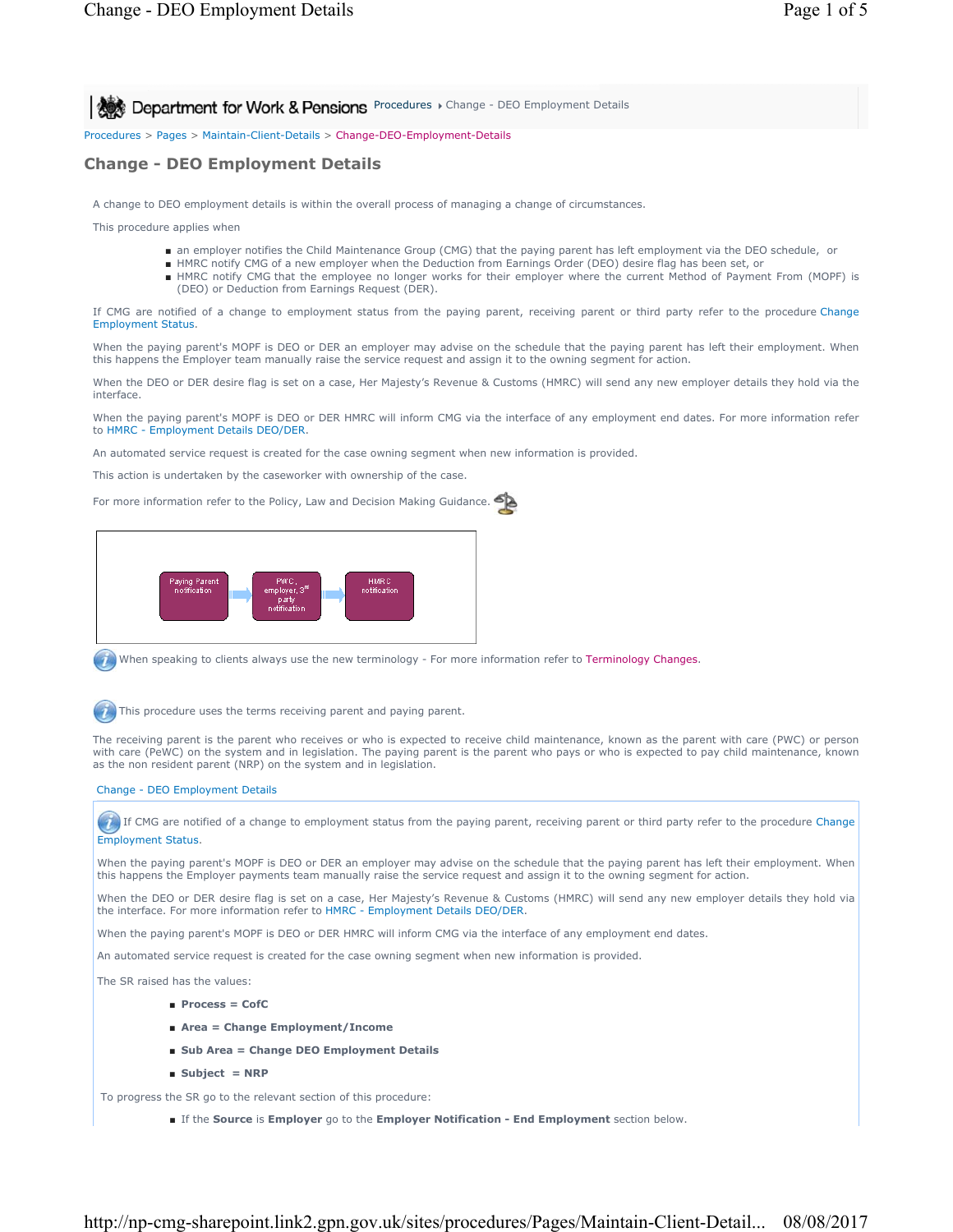- If the Source is HMRC and the SR is notifying an Employer end date go to the HMRC Notification End Employment section below.
- If the Source is HMRC and the SR is notifying a new employer go to the HMRC Notification Start Employment section below.

Employer Notification - End Employment

# **Employer notification - End Employment**

- 1. When the paying parent's MOPF is DEO or DER an employer may advise on the schedule that the paying parent has left their employment. When this happens the Employer payments team manually raise the service request and assign it to the owning segment for action. Open the SR raised by the Employer payments team and change the **Status** to **In Progress**.
- 2. The Reason field will be populated with Left Employment.

If the reason field is blank, investigation is still need as this is a SR created from Employer payments Team as notification of end employment has been received.

- In the **CoC More Info** view, select the **Go To DEO Employment View** button to confirm the employment end date provided by the 3. employer.
- 4. Call the paying parent and explain that their employer has advised that their employment has ended. If unsuccessful telephone contact issue **CMSL9808**.

Follow all MOPF procedures from the generate child SR steps.

- 5. Cancel the DEO with the old employer, refer to DEO Cancel.
	- If contact is made and new employment details are provided, set up a new DEO. Create an Action Missed Payment SR to set up the DEO. Refer to Arrears - Negotiation and Missed Payment go to **step 6** once DEO has been set up and letters have been issued.
	- If contact is made and no new employer details are provided you must immediately set a weekly default standing order as the MOPF, refer to Default Standing Order . Set the DEO Desire Flag, go to thePaying Parent contact and select the **More Info** tab and update the **Desire for DEO/DER** field drop down**.** Return to **Change DEO Employment Details** SR.
	- If contact is successful with the paying parent and benefit details are provided set a weekly default standing order as the MOPF, refer to Default Standing Order. Set the DEO Desire Flag, go to the Paying Parent contact and select the **More Info** tab and update the **Desire for DEO/DER** field drop down**.** Return to **Change DEO Employment Details** SR.
	- If contact is successful and the paying parent confirms they have nil income. Set the DEO Desire Flag, go to the Paying Parent contact and select the **More Info** tab and update the **Desire for DEO/DER** field drop down**.** Go to Change - Employment Status. Return to **Change DEO Employment Details** SR.
	- If you are unable to contact the paying parent set a weekly default standing order as the MOPF. For more information refer to Default Standing Order. Set the DEO Desire Flag, go to the Paying Parent contact and select the **More Info** tab and update the **Desire for DEO/DER** field drop down**.** Return to **Change DEO Employment Details** SR.

For more information on MOPF please refer to Policy, Law and Decision Making Guidance

- 6. Update the **Resolution Code** to **CofC Accepted.**
- 7. If contact was:
	- successful with the paying parent and new employment details provided, a Perform Calculation SR is completed through arrears negotiation and a DEO set up, the **Perform Calculation** SR generated from the **Change DEO Employment Details** SR is not required, update the **Status** to **Close** and **Sub Status** to **Cancel**.
	- successful with the paying parent and no new employment details provided, complete the Perform Calculation SR generated from the **Change DEO Employment Details** SR and issue the relevant notifications to the clients, refer to Calculation - Post Initial.
	- successful with the paying parent and benefit details are provided complete the Perform Calculation SR generated from the **Change DEO Employment Details** SR and issue the relevant notifications to the clients, refer to Calculation - Post Initial. Refer to On Benefit
	- successful with the paying parent and there is nil income, check if a Perform Calculation SR has been completed as part of the **Change To Employment Status** SR, if:
		- the Perform Calculation SR has been completed, the Perform Calculation SR generated from the Change DEO **Employment Details** SR is not required, update the **Status** to **Close** and **Sub Status** to **Cancel**.
		- the Perform Calculation SR has not been completed, complete the Perform Calculation SR generated from the Change **DEO Employment Details** SR and issue the relevant notifications to the clients.
	- unsuccessful with the paying parent, complete the Perform Calculation SR generated from the Change DEO Employment **Details** SR and issue the relevant notifications to the clients, refer to Calculation - Post Initial.
- 8. Return to the **Change DEO Employment Details** SR, update the **Status** to **Closed** and **Sub Status** to **Complete** .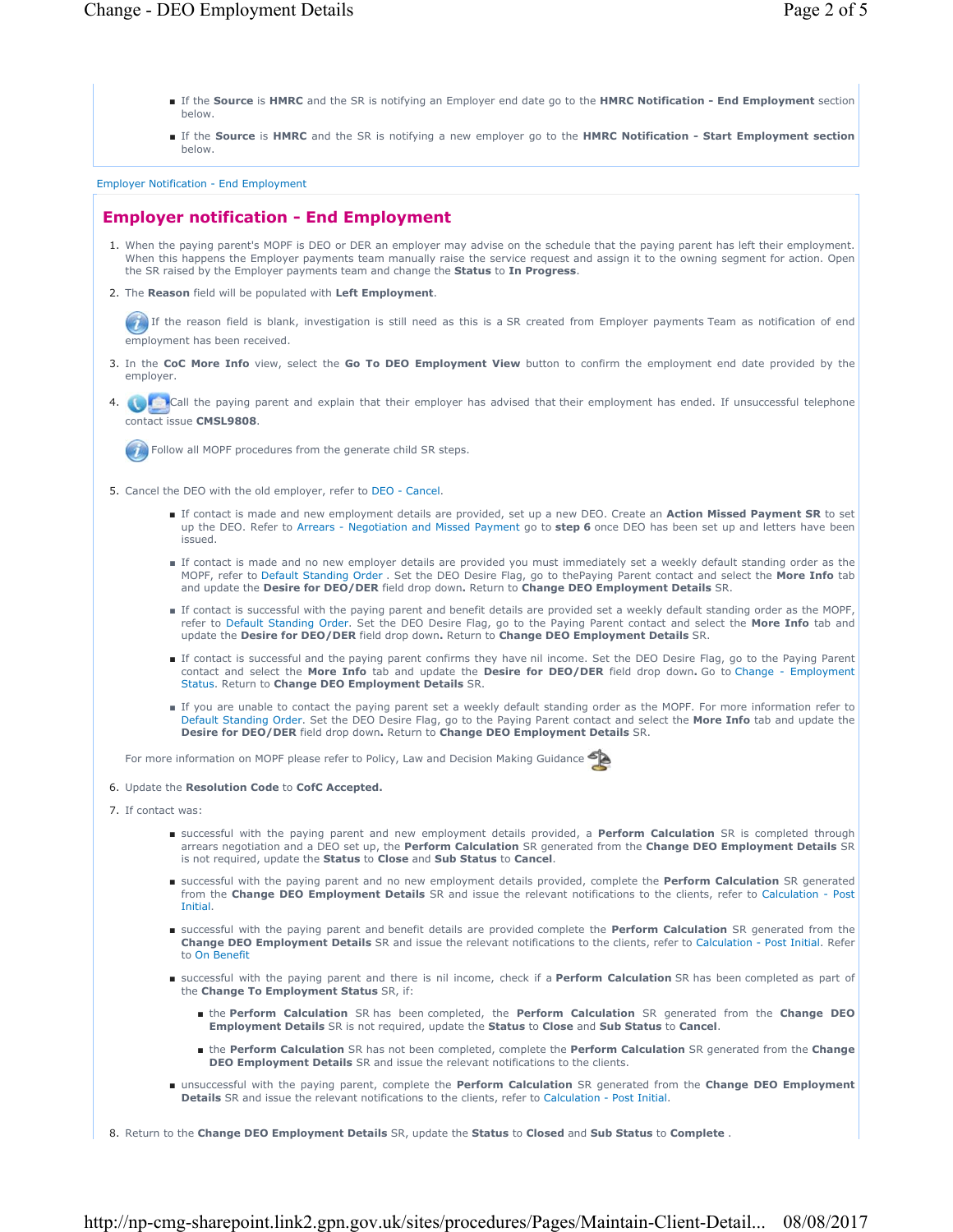HMRC only hold the information that is provided to them from the client, the client's employer or accountant. If a client has a dispute with the information held by HMRC, they need to discuss this with their employer or accountant and not HMRC. For more information refer to the Policy, Law and Decision Making Guidance HM Revenue & Customs (HMRC) notification - End Employment **HM Revenue & Customs (HMRC) notification - End Employment**  As part of the DEO Employment interface with HMRC, as well as updates for new employments, ended employments or updates to existing employments we can also receive a request to delete an employment record which HMRC have previously sent in error. This will result in the creation of a blank Change Employment Income SR as CMS2012 deletes the employment record before creating the SR, (so there is no employment to display). If you are unsure if it is a valid deletion, from within the SR navigate to CoC More Info tab > DEO Employment (this may be in your dropdown list of further options), from here the delete indicator box should be checked. These SR's can be closed as normal as per standard guidance. 1. When the paying parent's MOPF is DEO or DER HMRC will inform CMG via the interface of any employment end dates. An automated service request is created. Open the system generated service request and change the **Status** to **In Progress**. 2. In the **CoC More Info** view, select the **Go To DEO Employment View** button to confirm the employment end date provided by HMRC. If the automated service request generates from HMRC, check the **Employers** tab at contact level to see if any new details have been received from HMRC. If there are no new employer details, close and error the service request and continue from **Step 3**. 3. **Call the paying parent and explain details have been provided by HMRC stating their employment has ended. If unsuccessful telephone** contact issue **CMSL9808**. Follow all MOPF procedures from the generate child SR steps. 4. Cancel the DEO with the old employer, refer to DEO - Cancel. ■ If contact is made and new employment details are provided, set up a new DEO. Create an Action Missed Payment SR to set up the DEO. Refer to Arrears - Negotiation and Missed Payment returning to **step 5** once DEO has been set up and letters haven been issued. ■ If contact is made and no new employer details are provided you must immediately set a weekly default standing order as the MOPF, refer to Default Standing Order. Set the DEO Desire Flag, go to the Paying Parent contact and select the **More Info** tab<br>and update the **Desire for DEO/DER** field drop down. Return to **Change DEO Employment Details** ■ If contact is successful with the paying parent and benefit details are provided set a weekly default standing order as the MOPF, refer to Default Standing Order Set the DEO Desire Flag, go to the Paying Parent contact and select the **More Info** tab and update the **Desire for DEO/DER** field drop down**.** Return to **Change DEO Employment Details** SR. ■ If contact is successful and the paying parent confirms they have nil income. Set the DEO Desire Flag, go to the Paying Parent contact and select the **More Info** tab and update the **Desire for DEO/DER** field drop down**.** Go to Change - Employment Status. Return to **Change DEO Employment Details** SR. ■ If you are unable to contact the paying parent set a weekly default standing order as the MOPF. For more information refer to Default Standing Order. Set the DEO Desire Flag, go to the Paying Parent contact and select the **More Info** tab and update the<br>**Desire for DEO/DER** field drop down. Return to **Change DEO Employment Details** SR. For more information on MOPF please refer to Policy, Law and Decision Making Guidance 5. Update the **Resolution Code** to **CofC Accepted.** 6. If contact was: ■ successful with the paying parent and new employment details provided, a Perform Calculation SR is completed through arrears negotiation and a DEO set up, the **Perform Calculation** SR generated from the **Change DEO Employment Details** SR is not required, update the **Status** to **Close** and **Sub Status** to **Cancel**. ■ successful with the paying parent and no new employment details provided, complete the **Perform Calculation** SR generated from the **Change DEO Employment Details** SR and issue the relevant notifications to the clients, refer to Calculation - Post Initial. ■ successful with the paying parent and benefit details are provided complete the Perform Calculation SR generated from the **Change DEO Employment Details** SR and issue the relevant notifications to the clients, refer to Calculation - Post Initial. Refer to On Benefit ■ successful with the paying parent and there is nil income, check if a Perform Calculation SR has been completed as part of the **Change To Employment Status** SR, if: ■ the Perform Calculation SR has been completed, the Perform Calculation SR generated from the Change DEO **Employment Details** SR is not required, update the **Status** to **Close** and **Sub Status** to **Cancel**. ■ the Perform Calculation SR has not been completed, complete the Perform Calculation SR generated from the Change

- **DEO Employment Details** SR and issue the relevant notifications to the clients.
- unsuccessful with the paying parent, complete the Perform Calculation SR generated from the Change DEO Employment **Details** SR and issue the relevant notifications to the clients, refer to Calculation - Post Initial.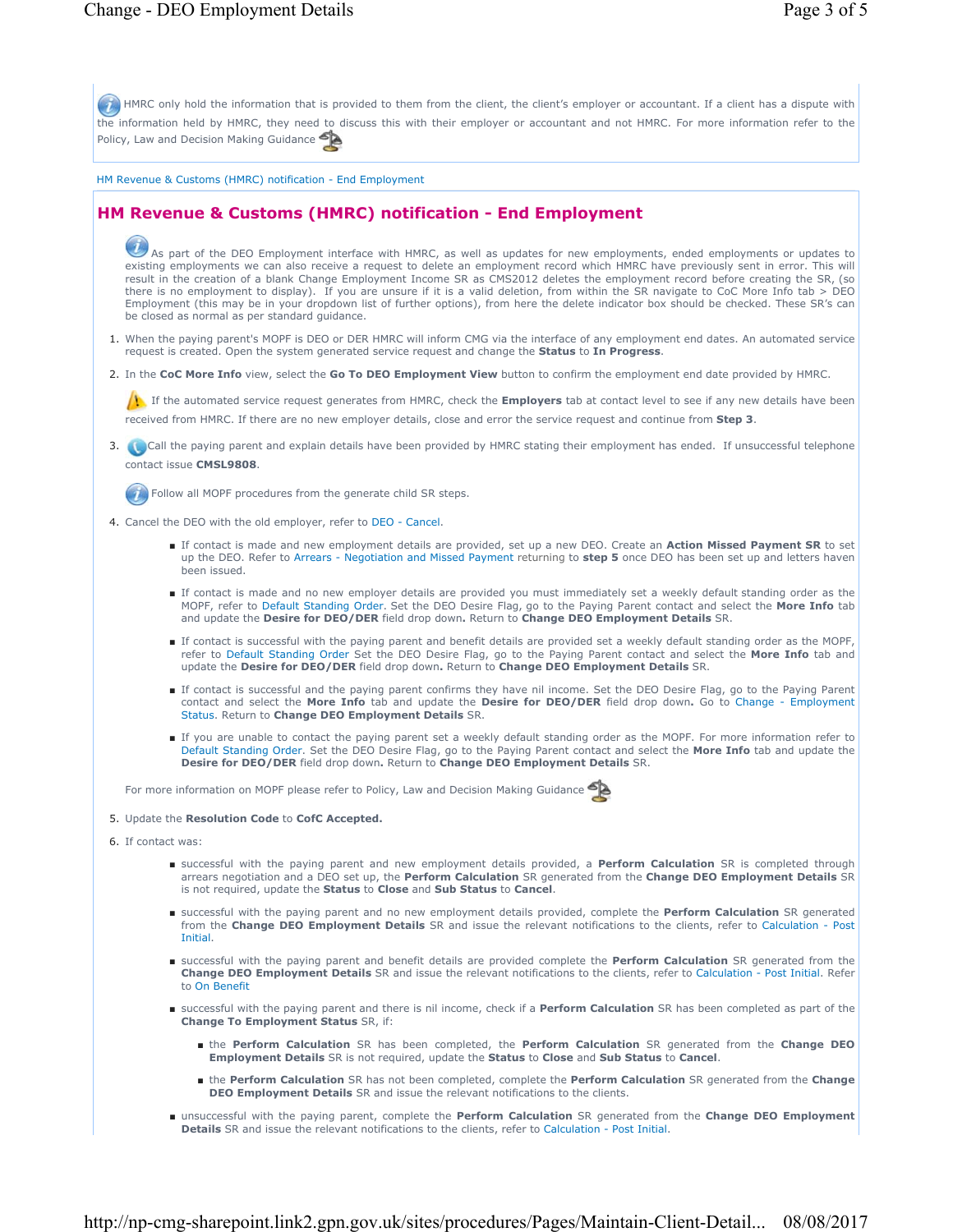7. Return to the **Change DEO Employment Details** SR, update the **Status** to **Closed** and **Sub Status** to **Complete**.

HMRC only hold the information that is provided to them from the client, the client's employer or accountant. If a client has a dispute with the information held by HMRC, they need to discuss this with their employer or accountant and not HMRC. For more information refer to the Policy, Law and Decision Making Guidance

HM Revenue & Customs (HMRC) notification - Start Employment

## **HM Revenue & Customs (HMRC) notification - Start Employment**

As part of the DEO Employment interface with HMRC, as well as updates for new employments, ended employments or updates

to existing employments we can also receive a request to delete an employment record which HMRC have previously sent in error. This will result in the creation of a blank Change Employment Income SR as CMS2012 deletes the employment record before creating the SR, (so there is no employment to display). If you are unsure if it is a valid deletion, from within the SR navigate to CoC More Info tab > DEO Employment (this may be in your dropdown list of further options), from here the delete indicator box should be checked. These SR's can be closed as normal as per standard guidance.

- 1. When the DEO or DER desire flag is set on a case, HMRC will send any new employer details they hold via the interface. Open the SR generated by the system, change the **Status** to **In Progress** and check the **Employers** tab at contact level to see if any new employer details have been received from HMRC. If the service type of the paying parent's case/s are :
	- Direct Pay, update the SR **Status** to **Closed**, **Sub Status** to **Error** and remove the DEO desire flag.
	- Collect and Pay, continue to **step 2.**
- 2. From the CoC More Info view, select the Go To DEO Employment View button to confirm the employment start date provided by HMRC. Record this date in the **Effective Date** box in the **CoC More Info** view.

 $\Lambda$  As part of the DEO Employment interface with HMRC, as well as updates for new employments, ended employments or updates to

existing employments we can also receive a request to delete an employment record which HMRC have previously sent in error. This will result in the creation of a blank **Change Employment Income SR** as CMS2012 deletes the employment record before creating the SR (so there is no employment to display). To check whether it is a valid deletion, navigate to **CoC More Info tab > DEO Employment** (this may<br>be in the dropdown list of further options) from within the SR and from here the delet closed as normal as per standard guidance.

- 3. Check the latest **Calculation** SR to see if a **DMD** has been imposed. If there is, continue from **step 4**, and if not, continue from **step 7**.
- Attempt to contact the paying parent by telephone to gather income information. If contact is successful and the paying parent provides 4. income details, record the details in the SR notes. The details are confirmed with the employer in **step 5**. Whether contact with the paying parent is successful or not, continue from **step 5**.

When calling the paying parent to request employment information, ask if they can make a one off card payment to cover any periods of arrears. For more information refer to Credit/Debit Card - One Off Payment.

 $\bullet$ 5.

Contact the employer and gather income information and confirm contact information which was either provided by the paying parent or held in the **DEO Employment View** for the employer i.e. payroll contact. If the employer asks that the request is issued in writing, issue CMSL4001 to the employer.

6. Once the information has been obtained, create a **Change Income SR** and input the new information.

 $U_{\text{It's important that you determine when the employment started: if it's on or before the effective date of the DMD calculation then the effect of the DMD calculation.}$ DMD can be replaced; if it's after, then a new calculation (supersession) will be required for the case and the caseworker will still need the paying parent to provide information for the period covered by the DMD, to replace it. The effective date of such a "later" change will be; the date the change to income is reported by the client; the date information is provided to us, if received from a third party (e.g. employer), or; the date the decision is made if the change was not reported by a client or a third party. For more information on completing this SR refer to Change - Income.

The information provided by the paying parent and receiving parent may not be sufficient to obtain actual income information, where this is the case, consider replacing the DMD with a best evidence decision. Best evidence can replace a DMD and you can use the original DMD effective date. For more information refer to Calculation - Non HMRC.

- 7. To set up a DEO refer to Arrears Consider Action where there is an open Arrears Review SR on the Case, otherwise create an Action **Missed Payment** SR and refer to Arrears - Negotiation and Missed Payment. Where there has been no missed payments and there are no arrears please refer to DEO - Self Selected - Set Up return to step 4 once the DEO has been set up and letters have been issued.
- Where DEO set up has been successful, remove the DEO desire flag. Go to the Paying Parent contact and select the **More Info tab** and update the **Desire for DEO/DER** field drop down. Return to the **Change DEO Employment Details** SR. 8.
- 9. Update the **Resolution Code** to **CofC Accepted.**
- 10. A Perform Calculation SR is completed through arrears negotiation and a DEO set up, the Perform Calculation SR generated from the **Change DEO Employment Details** SR is not required, update the **Status** to **Close** and **Sub Status** to **Cancel**.
- 11. Return to the **Change DEO Employment Details** SR, update the **Status** to **Closed** and **Sub Status** to **Complete**.